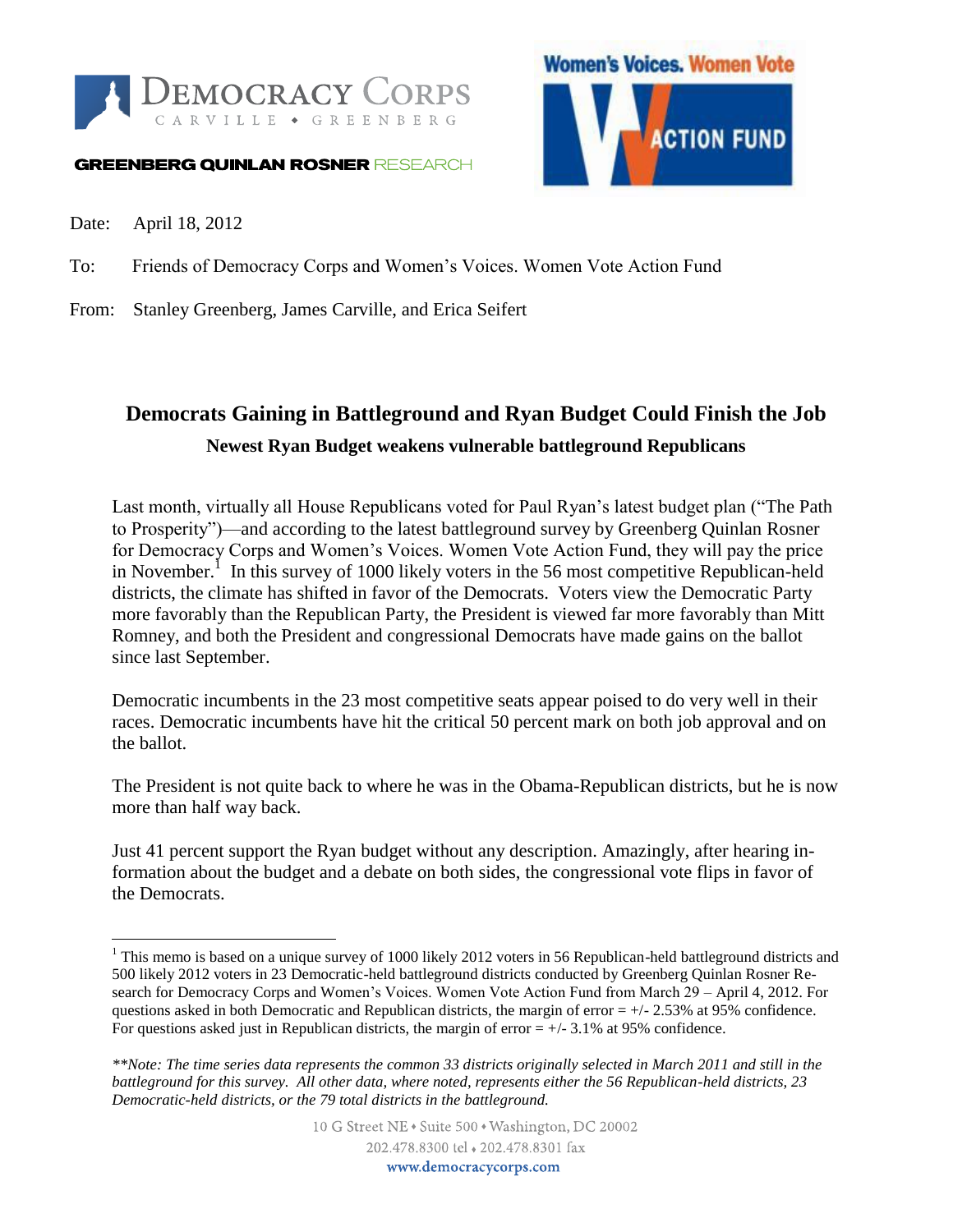

The Republicans' vote margin in the battleground congressional districts is unchanged and still falls far short of the margins they enjoyed in November 2010. At the outset, these Republican incumbents edge their generic Democratic opponents by a 6-point margin, 49 percent to 43 percent. They lose after voters hear the debate around the Ryan budget.

In the new post-reapportionment districts where we have been able to conduct the survey, Republican job approval trails the rest of the battleground.

Several key subgroups have turned against these Republicans including unmarried women, suburban voters, senior women, and moderates.

These are districts that Republicans collectively won by an 11-point margin just a year and a half ago—and as incumbents stake claim to unpopular positions on this newest Ryan budget, their already weakened position erodes further.

The more voters hear about the Republicans' newest Ryan budget the more sharply they turn against the Ryan budget and these Republican incumbents. To be sure, Americans remain deeply concerned about government spending—and Republicans do get heard when they talk about how vulnerable our debt makes the country in the long term—but Americans are poised to punish those who would balance the budget on the backs of the poor and the middle class.

#### **Key Findings:**

- The President's approval and vote against Romney has surged in the battleground. Obama is now tied (with a marginal 1-point advantage) with the presumptive GOP nominee. This compares favorably to the 7-point deficit he faced against Romney in these districts in December. Just 32 percent give the former governor a positive rating.
- Democrats are winning the image battle, up and down the ticket. While half of the voters in these districts register cool feelings toward the Republican Party and Republican Congress, the Democratic Party has enjoyed an 8-point bump in favorability since September 2011, and Democrats in Congress have seen a 7-point rise.
- Republican incumbents have not improved their vote position in the 33 districts where we have been tracking since March 2011-- something you would expect from incumbents building support at home. In September, these incumbents were winning by a sizeable 14-point margin, 53-39. They now have just an 8-point lead, 49 to 41 percent, hovering just below the 50 percent threshold.
- Republican incumbents' job approval rating is just 41 percent, and just 37 percent in the top tier of the most competitive 28 districts.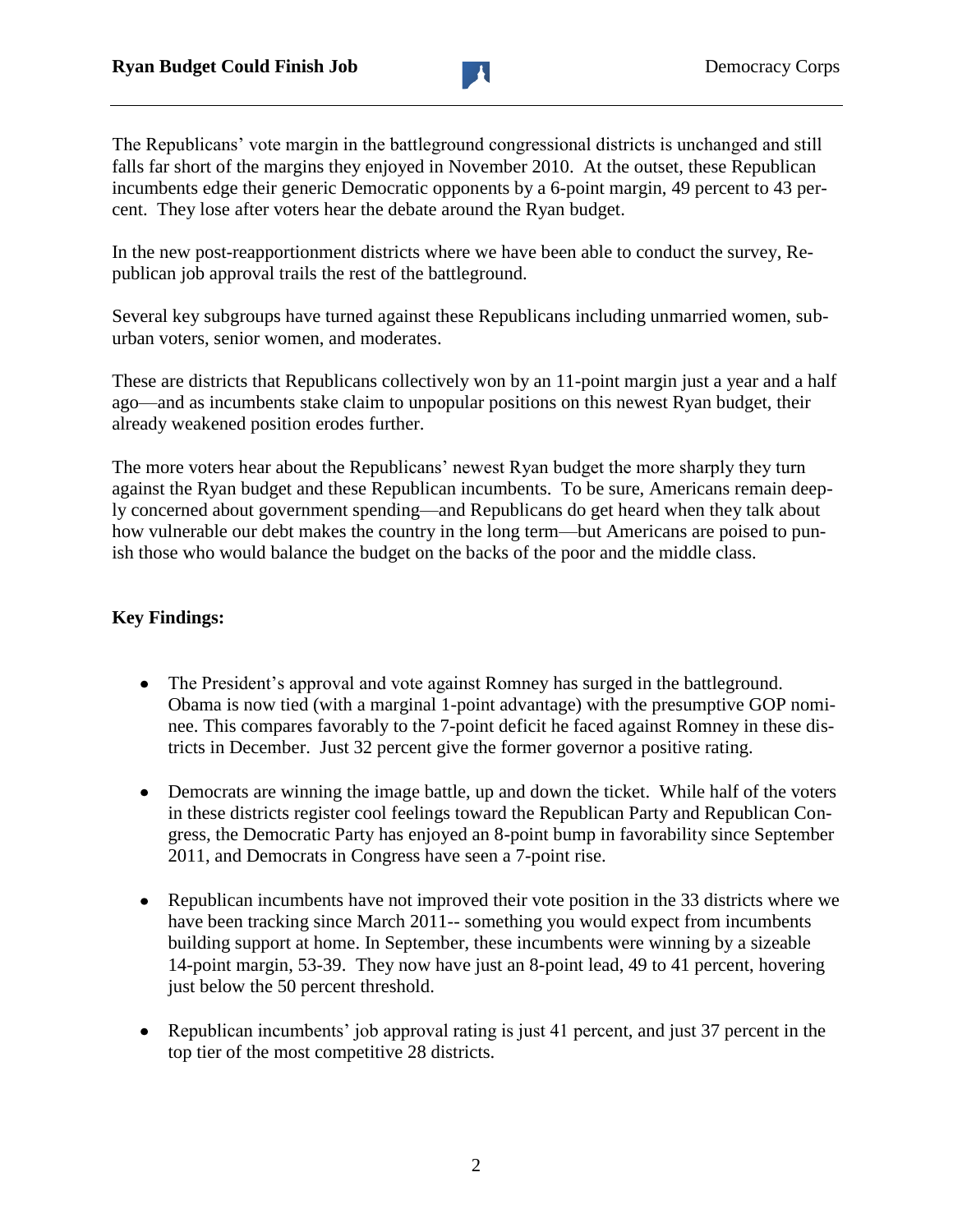

- Additionally, in the 14 districts we surveyed that reflect new post-redistricting lines, Republican incumbents fare worse than in the old lines. In these new districts, just a third (34 percent) say they approve of the job their Republican incumbent is doing (compared to 42 percent approval in old districts) and almost half (48 percent) say the more they hear from Republicans like their incumbent, the less they like (compared to 45 percent in the old districts).
- Voters reject the Republican position: majorities want to raise taxes on the wealthy and reject the Republican no-tax pledge.
- The Ryan budget is in trouble. Just 41 percent support it in these Republican districts with no description other than the fact that it cuts spending. When described, including using Ryan's own language, support collapses to 34 percent.
- Many of the proposals in this newest Ryan budget are deeply unpopular, leaving Republicans vulnerable to attack, particularly on taxes, Medicaid, Medicare, cuts to anti-poverty programs, and health care.
- Republicans do well when they describe their budget as a plan to "save Medicare," but the bulk of their proposals misinterpret voters' enthusiasm for fiscal restraint. While the Republican plan lays out deficit reduction as an end in and of itself, voters see deficit reduction as a means to protect the programs they rely on and care about most. Any budget that eliminates these programs in order to tackle the debt has deeply misunderstood voters' priorities.
- The result is that after voters hear a neutral description of the budget and a balanced de- $\bullet$ bate between Republican arguments for the budget and Democratic attacks against it, the vote shifts a net 9 points, from a six-point vote margin for Republicans to a three-point advantage for Democrats. Importantly, those who shift include key blocs of voters that will be essential to the outcomes in these districts in November.
- Voters in these districts have polarized along gender lines, with Democrats gaining ground among women, particularly unmarried women, while Republicans pick up support among men. This movement is notable in light of the recent Republican focus on contraception.
- To be sure, Democrats still have a lot of work to do to take a majority of these seats next November. While Democrats have made important gains among some base groups such as unmarried women, they still have ground to make up among others in the Rising American Electorate, specifically young people and minority voters. While young voters are proving to be a challenge nationally, there is plenty of evidence that minority voters are consolidating. So, that could shift at some point.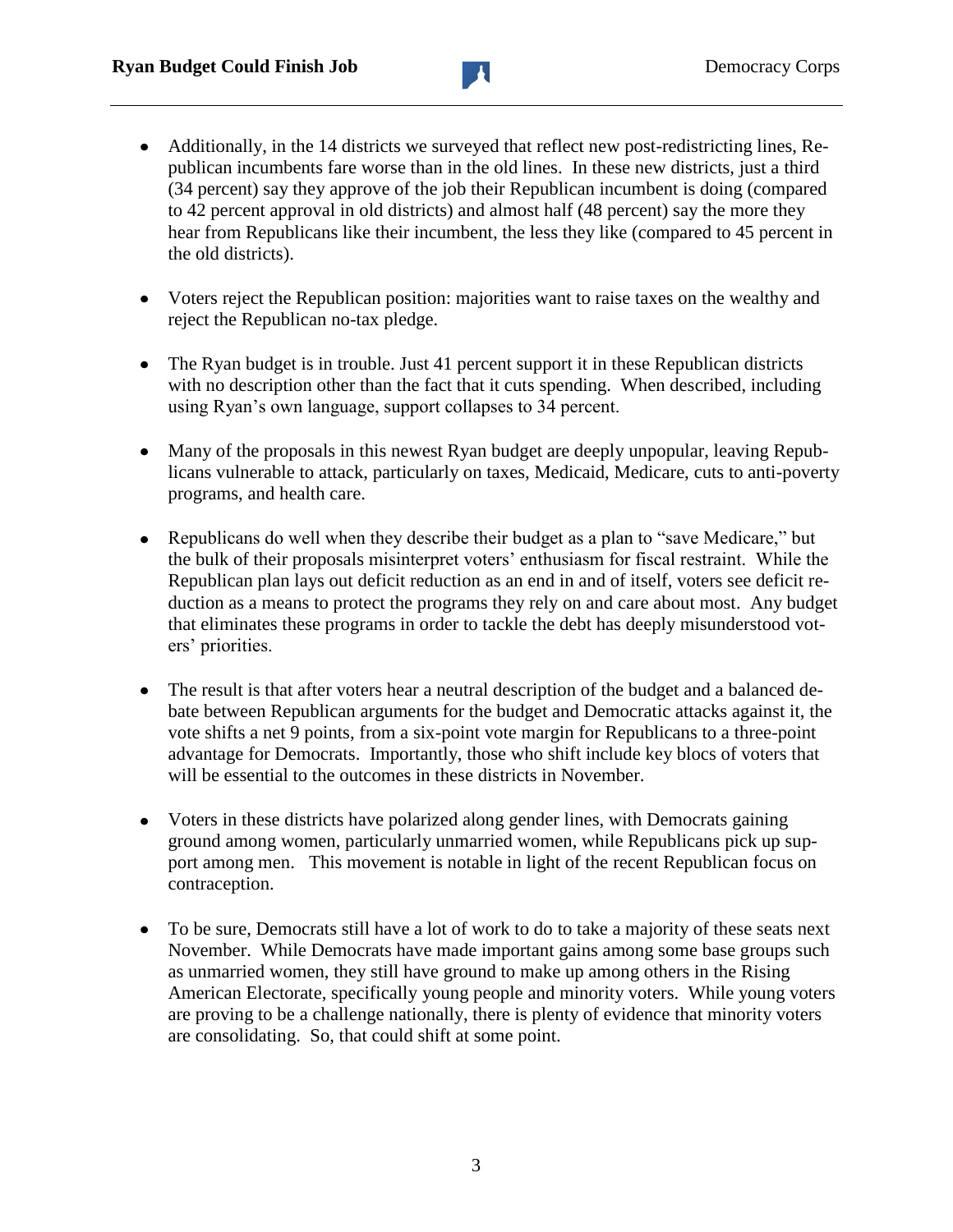$\overline{a}$ 



While unmarried women deliver strong margins for Democrats, they are also less enthusiastic about turning out to vote. If these voters choose to stay at home, that could be the difference between narrow wins and narrow losses in competitive elections.<sup>2</sup>

#### **Democrats gain image advantage and congressional Republicans fail to clear critical 50 percent mark**

In the Republican districts we have been tracking since last March, voters are warming to the Democrats, without any appreciable gains for the Republicans – giving the Democrats a growing image advantage in these Republican districts. These incumbents continue to underperform 2010 and they are losing support with key voting blocs, including women (particularly unmarried women, independent women, and older women), white non college-educated voters, and moderates.

Democrats are well-positioned in these competitive Democratic districts. This is not definitive because 10 are incumbents, 5 are open, and 8 are new seats. But, in those 10 Democratic seats, incumbents are now winning by 9 points, double the margin by which they won in 2010. Across all of the Democratic seats, the potential vote reaches 61 percent, 5 points above what Republicans have in their seats.

In addition, these Democratic incumbents have a 50 percent approval rating, 9 points above Republicans in their seats, who have a 41 percent approval rating in their seats.

While Democrats and the President have improved in favorability measures since September, the Republican incumbents, Republican Party, and John Boehner continue to struggle in the Republican-held districts. John Boehner's negative rating has increased by 12 points, now at 44 percent negative. Half of all voters in these districts now give the Republican Congress and the Republican Party negative ratings. Last year at this time, just a quarter of all voters in these districts gave their Republican incumbents a negative rating; that has climbed to a third with an identical third giving their incumbents a positive rating. This is not a strong place from which to start.

And it is apparent on the ballot. In the districts we have been tracking since last March, the named Republican incumbent now holds an 8-point advantage over the unnamed Democratic challenger. This is a significant decline since September (when the Republican incumbent had a 14-point advantage) and is unchanged since December.

This shift away from Republicans has been noticeable in suburban districts where incumbents enjoyed a 10-point advantage in September. In those districts, the Republican incumbent now leads by just 4 points. The same result is also clear in all of the Republican districts surveyed here—Democrats are now statistically tied with Republican incumbents in the suburbs. Overall, these Republicans are either losing ground or stagnating on important measures.

 $2<sup>2</sup>$  A separate, more detailed analysis of the contraception issue and the role of unmarried women in the battleground will be released tomorrow.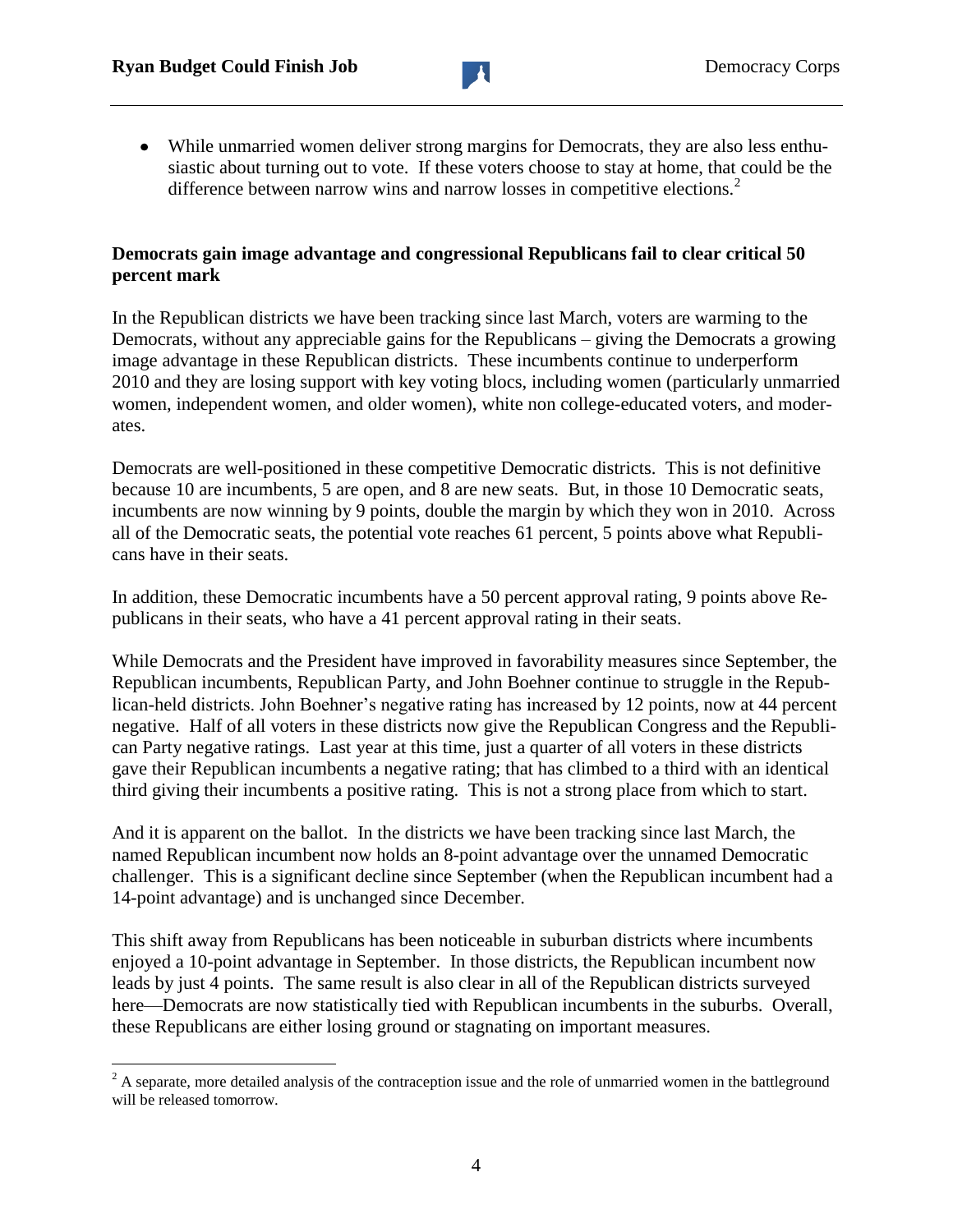

The vote is more polarized along gender lines, with Republicans improving among men  $(+8)$ , while losing support among women (-4). Among unmarried women, Democrats have made significant improvements. In the districts we have been tracking since last March, Democrats enjoyed just a 4-point margin on Republican incumbents last December. That gap has now widened to 16 points, with the Democratic challenger leading 56 percent to 40 percent. Absent this margin, the battleground would look far different.

While Democrats have made up crucial ground with key groups since 2010, they still have a long way to go to take a majority of these seats. Among young voters however, Democrats have witnessed a sharp decline. Last March, Democrats had a 38-point advantage on Republican incumbents. That margin dropped to 15 points in September, down to 1 point in December, and the vote is now even (with the incumbent enjoying a 1-point advantage). Among minority voters, the Democrats' margin has been cut in half since last March when the vote was 65-29 in favor of the Democratic challenger. The incumbent Republican now trails the Democratic challenger by just 18 points, 51 percent to 34 percent. Research elsewhere suggests there is good potential to consolidate the minority vote, which could produce later gains for the Democrats in the vote.

#### **Obama surges in Battleground**

President Obama has made significant gains among voters in these districts. His approval rating has improved significantly since the fall; in September just 39 percent said they approved of the President's performance and a striking 56 percent disapproved. Less than 50 percent now disapprove of the President's performance while a quarter now give the President their strong approval and his overall approval is at 46 percent. This change has been particularly pronounced among independents, among whom the President now enjoys a net approval (48 to 46 percent) a significant difference since September when 60 percent of independent voters in these districts disapproved of the President.

This shift is reflected on the ballot. In September, Romney edged Obama by an 8-point margin, with the presumptive GOP nominee taking 50 percent of the vote. Romney's advantage has completely eroded, with the vote now tied in these districts (with the President enjoying a marginal 1-point advantage).

#### **Path to Prosperity?**

Just 41 percent support the Ryan budget plan, described simply as "*a budget for the next 10 years that cuts an additional 5.3 trillion dollars from the federal budget,"* with 42 percent opposed*.* It is stunning that it gets only 41 percent at the outset when we only describe that it cuts money from the budget. It gets just a third of moderates, who make up more than a third of this electorate.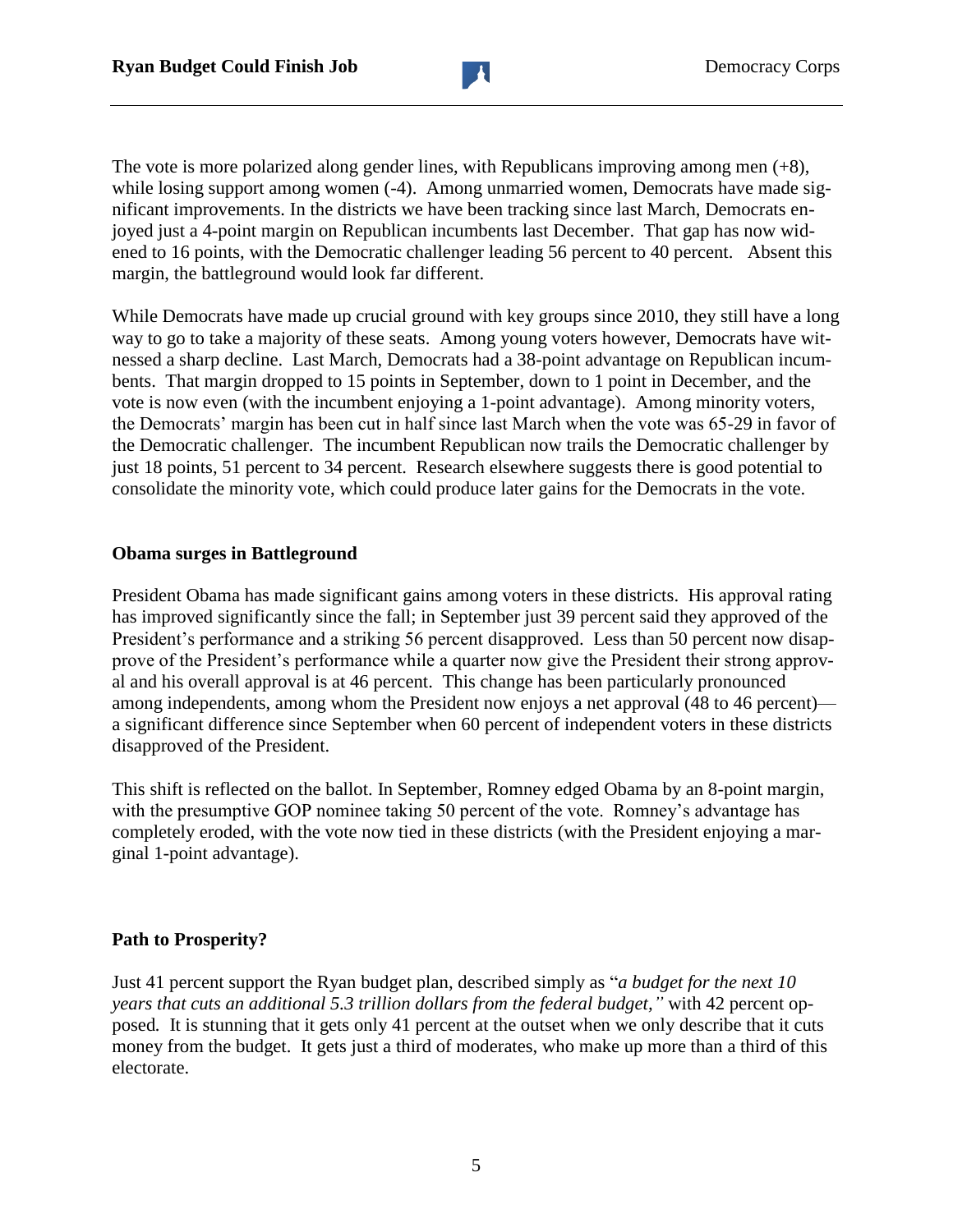

When the budget is described — using as much of Paul Ryan's description as possible (see text) box below) — support collapses to 34 percent, with just 16 percent strongly supporting the plan. The facts in the budget lose people almost immediately – dropping 7 points. Putting the spotlight on this budget is damning. A large majority of 56 percent oppose it, 44 percent strongly.

*This plan cuts taxes for corporations and those making over one million dollars a year by 10 percent. It eliminates tax deductions and replaces the current six brackets with two. It repeals the health care reform law and the Wall Street reform law. The budget will cut more than 1.7 trillion dollars to Medicaid over the next decade and phase out traditional Medicare over the next decade, replacing it with a voucher system in which retirees will receive money to purchase either traditional Medicare or private health insurance.* 

Indeed, more than half of all voters in these Republican districts say they want to vote for a candidate who will raise taxes on the wealthiest, compared to just 42 percent who say that there should be no tax increases. In the 14 new districts we surveyed, the result is even sharper—56 percent say they want to vote for a candidate who will ask the wealthiest to pay more in taxes compared to just 36 percent who say there should be no tax increases. In other words, this budget is backwards..

A debate about the budget erodes support even further. Presented with attacks on the specific cuts and Republican arguments in favor of this budget, the margin for Republican incumbents in these districts erodes from net 6-point advantage to a net 3-point deficit.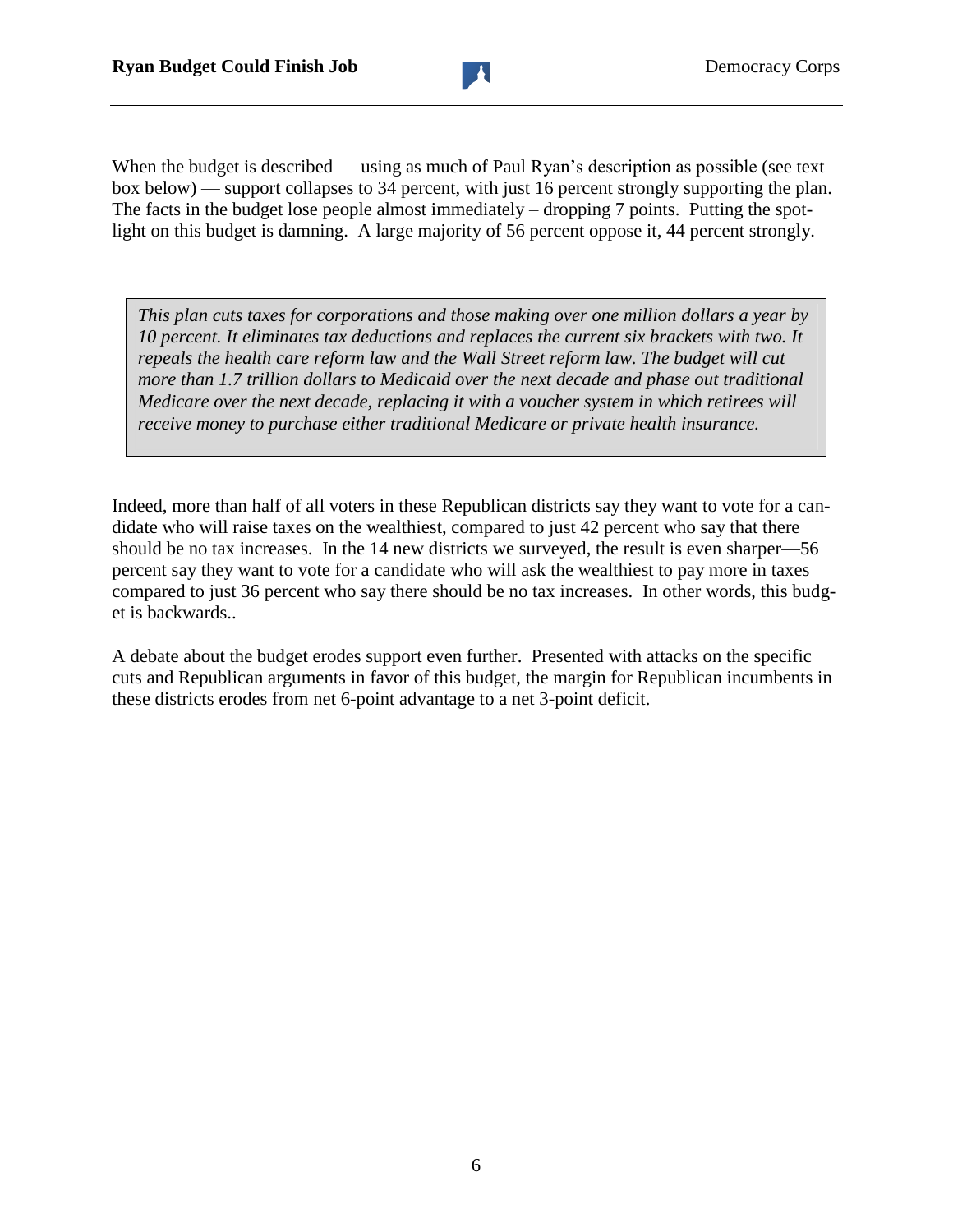### Ryan plan turns away voters en masse: huge shift in the vote and Democrats take the lead in the Republican districts



#### **A Troubled Path to Prosperity**

The Republicans' greatest vulnerability centers on protecting the tax position of the wealthy. Almost two-thirds (64 percent) of voters said this caused them to doubt the Republican incumbent and more than a third said it raised very serious doubts. In regression analysis, this was also a strong driver of the vote, the shift in congressional vote, and which party is better on the economy. This attack raised doubts almost across the board—including among white seniors (68 percent), white blue collar voters (66 percent), unmarried women (72 percent), independents (67 percent), and self-identified moderate voters (71 percent). This attack raises doubts even among Republican voters—including almost half (45 percent) of Romney voters—a potential weakness for the presumptive GOP nominee, who has supported the Ryan plan.

**(MIDDLE CLASS TAX)** (HOUSE INCUMBENT) voted to raise taxes on middle class and working families in order to pay for tax cuts for CEOs, big corporations that outsource jobs, big oil companies that are more profitable than ever, and millionaires and billionaires, giving them a tax break of 265,000 dollars on top of the Bush tax cuts.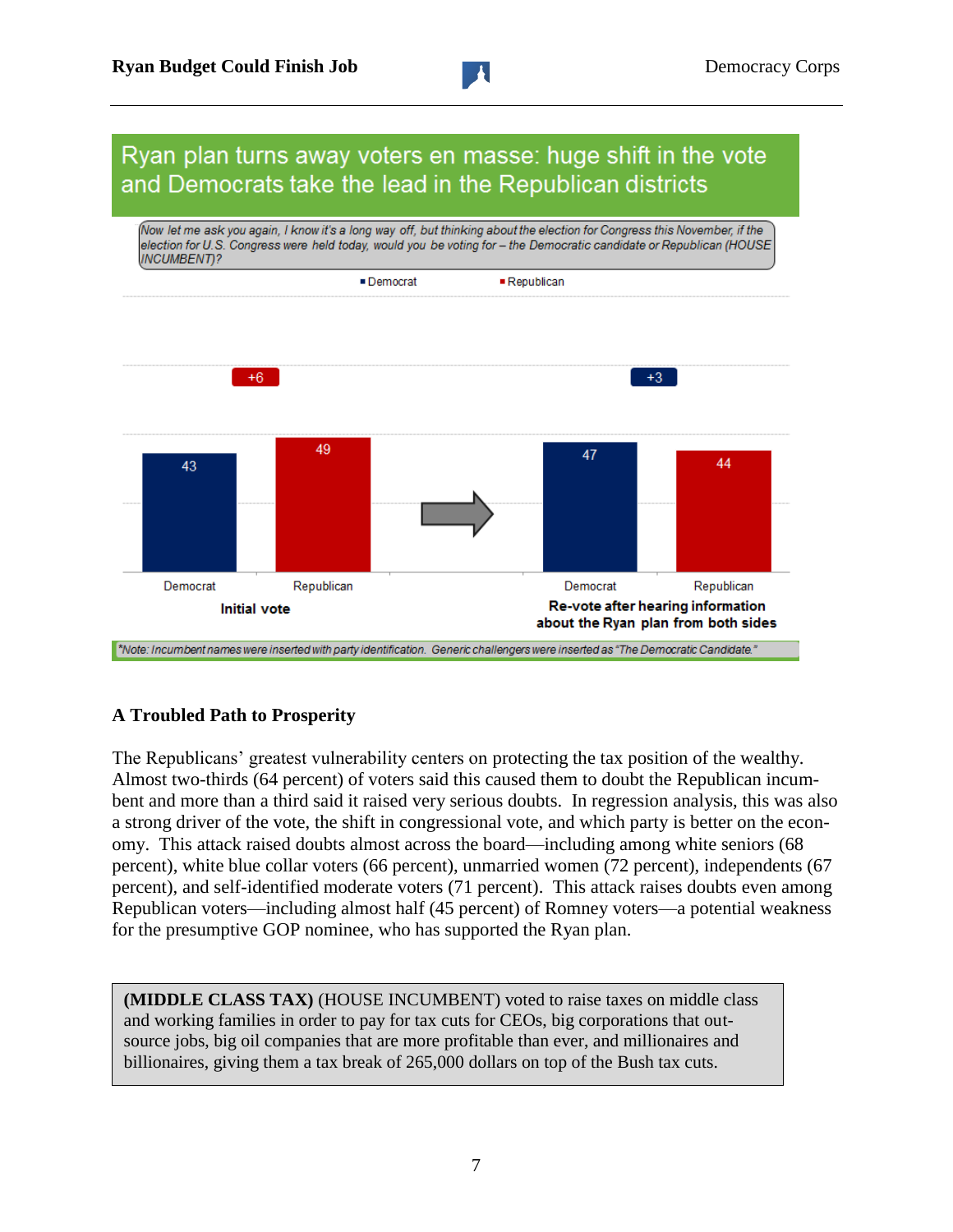Republicans are also vulnerable on changes to Medicare. While this year's budget includes an option for seniors to purchase traditional Medicare, many remain concerned about changes to Medicare's delivery system. This raised the most serious doubts among self-identified moderate voters (76 percent), independents and weak partisans (69 percent), and voters in the rising American electorate—unmarried women, young people, and minority voters—of whom 69 percent said this raised serious doubts. It was also powerful among voters in rural areas (65 percent), and, critically, seniors, 68 percent of whom said this raised serious doubts.

This debate does not exist in a vacuum, and we tested the arguments Republicans are making in support of their budget plan. However, the Republican counter-argument on Medicare (that this plan saves Medicare for future generations and maintains guaranteed coverage options, is significantly weaker in intensity. Just over a quarter (27 percent) say the Republican argument is very convincing compared to more than a third (34 percent) who say the Democrats' attack against Ryan's Medicare plan raises very serious doubts.

**(MEDICARE)** (HOUSE INCUMBENT) voted to end Medicare as we know it and instead give seniors a voucher to pay for traditional Medicare or a private plan that is not guaranteed to keep pace with the rising costs of health insurance and inflation, forcing seniors to pay thousands of dollars out of pocket.

Republicans are also vulnerable on health care. Six in ten voters are concerned about the Republican plan to allow insurance companies to deny coverage for those with pre-existing conditions, charge women higher rates than men, and eliminate the option for adult children to remain on their parents' insurance. This attack was particularly potent for young people (three-quarters of whom said this raised serious doubts about the Republican incumbent) and for unmarried women (69 percent of whom said this raised serious doubts about the Republican incumbent).

It is important to note that voters have begun to turn back on the President's health care reform law and the Republicans' once-strong point of attack against Obama and the Democrats has weakened considerably. Voters are now 9 points more supportive of the new health care reform law than they were in September and December. Additionally, the Republican attack against Obamacare now garners less than 50 percent support.

**(HEALTH CARE)** (HOUSE INCUMBENT) voted to eliminate health insurance coverage for 33 million people who lack coverage now, allowing health insurance companies to deny coverage to people with pre-existing conditions, charge women the higher rates than men and eliminate coverage for millions of young people who can currently join their parents' plan.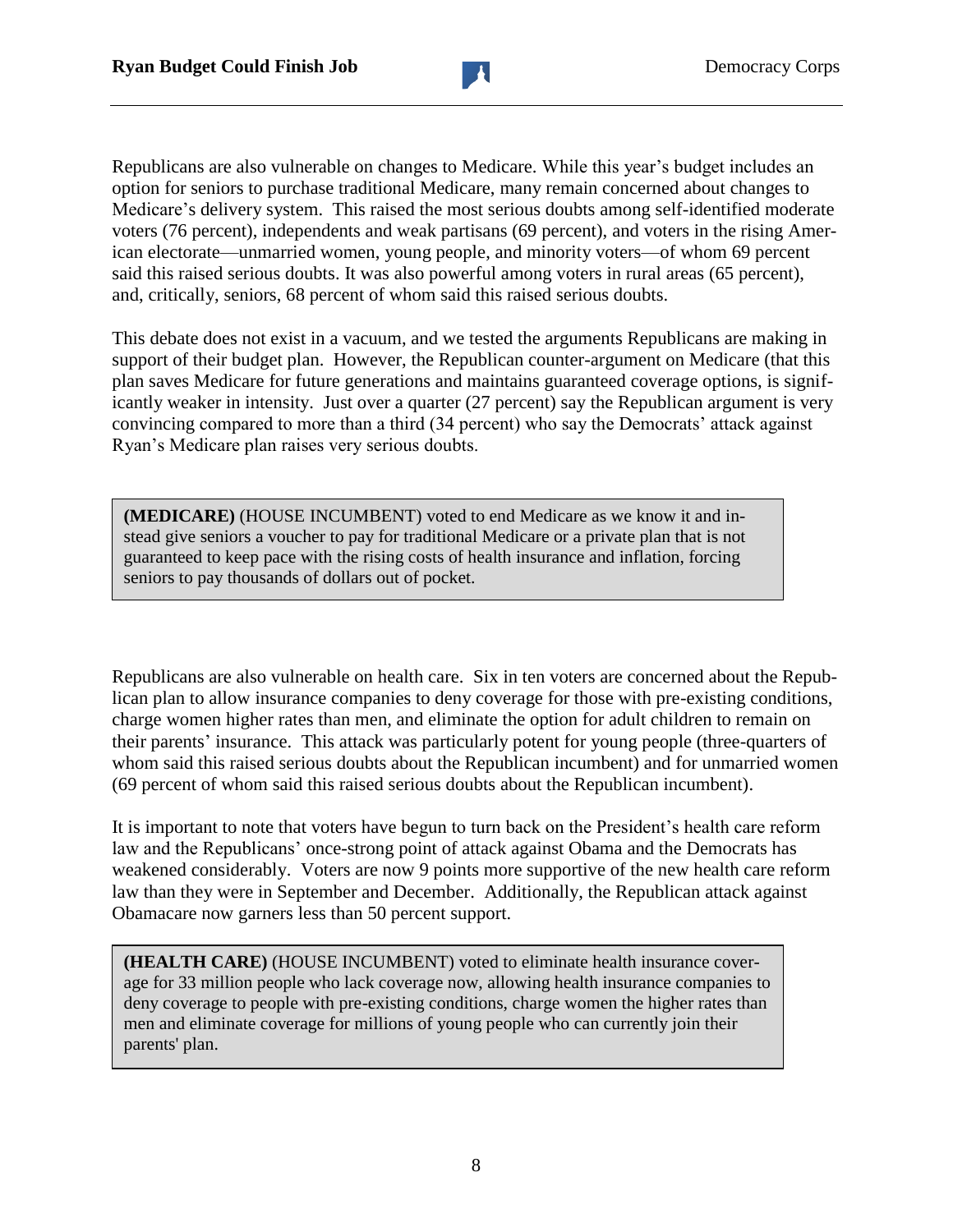

Nearly two-thirds (63 percent) are concerned, and a third very concerned, about Ryan plan's proposal for Medicaid—which would cut funding for the program almost in half (1.7 trillion dollars over the next ten years) including coverage for seniors, the disabled, and the poor. Voters most responsive to this include independents (62 percent), unmarried women (76 percent), white blue-collar voters (65 percent), voters in the Rising American Electorate (69 percent), and seniors (70 percent). This was the strongest attack among seniors, a large portion of whom rely on Medicaid funding for nursing home care.

Almost six-in-ten voters (56 percent) are concerned about funding cuts for programs that benefit low-income Americans; in regression analysis this was a significant driver of the vote and of vote shifts toward Democrats. This attack is particularly potent among young women (65 percent), and minority voters (76 percent). We should note that one of the strongest attacks is focused on how these programs hurt the most vulnerable, seniors, and the poor. It is possible that there is an emerging vulnerability just as the implications of the Ryan budget become clearer.

#### **The Republican Plan**

This should not suggest that voters are not open to Republicans' efforts to reduce the deficit. And the Republican plan contains elements that many voters like. More than two-thirds also support the Ryan plan to increase spending on veterans programs. In regression analysis, however, this argument did not have a measurable impact on the vote.

The Republicans are strongest when they frame their deficit reduction plans in the future tense arguing that debt and spending will leave the next generation at the mercy of China and burdened by debt and that their plan will save Medicare for future generations. This mirrors what voters consistently say worries them the most—that future generations will inherit a has-been country that is at the mercy of China and that cannot afford to provide its citizens with the programs they value most. The key problem here is clear—Americans support deficit reduction as a means to an end (the ability to provide Medicare and maintain a dynamic economy), not as an end in and of itself.

As a result, the Republican arguments are measurably weaker in both overall support, and crucially, in intensity. While all of the top tier attacks against the Ryan budget garnered a quarter or more intense support, only two of the Republican arguments, about veterans and energy, broke the 33 percent threshold on intensity. This is important to understanding how voters will respond to the coming debate about the budget and what it says about the nation's priorities.

In the final vote, after hearing both Democratic attacks and Republican arguments in favor of the Ryan budget, support for Republican incumbents erodes.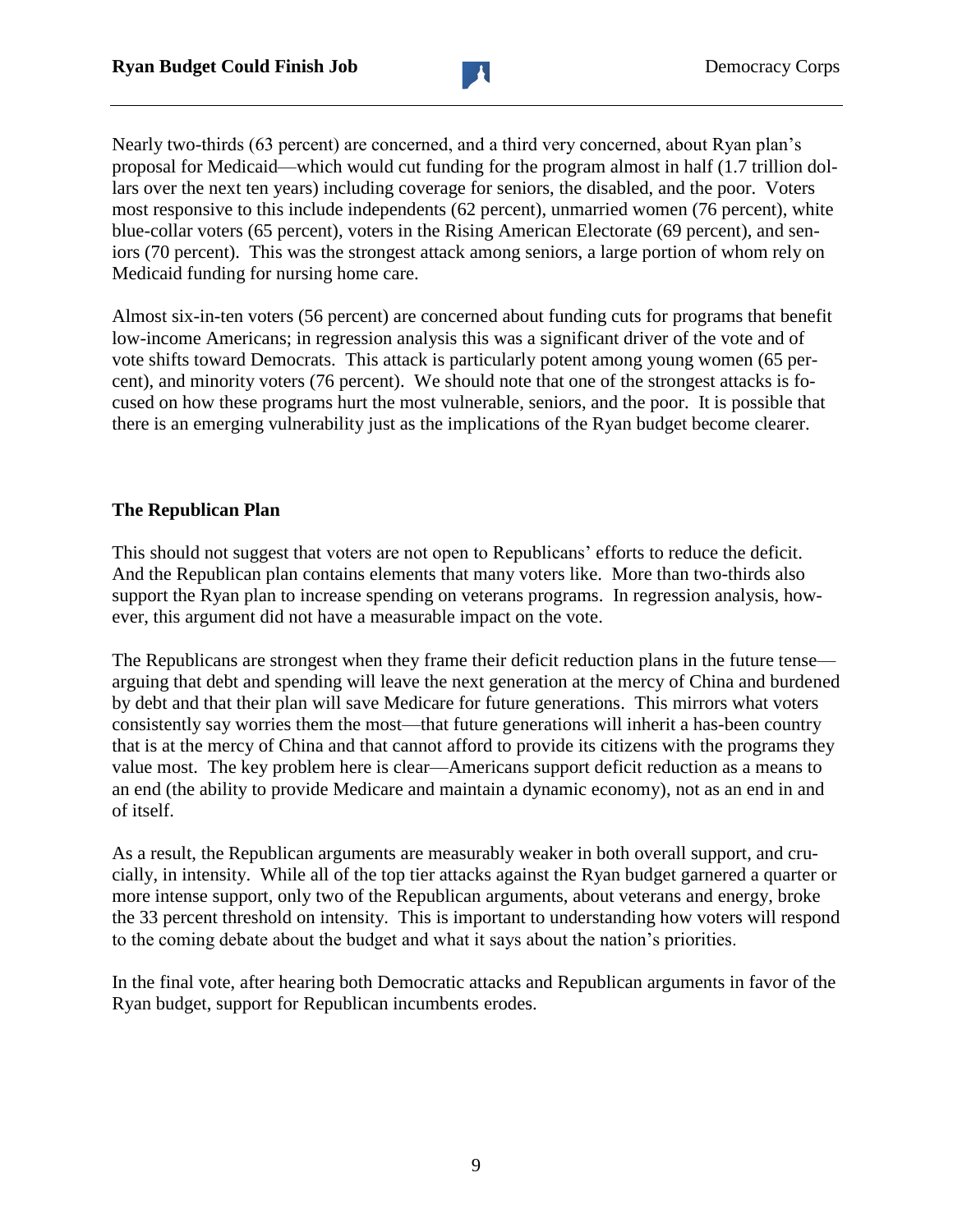Critically, the biggest shifts in the vote come among key voting blocs—including 16 percent of independents and liberal-to- moderate Republicans, those living in the South, minority voters, young people, white blue-collar voters, and unmarried women.

### Independents, liberal/moderate Republicans, RAE among big shifters in Congressional vote

Now let me ask you again, I know it's a long way off, but thinking about the election for Congress this November , if the election for U.S. Congress were held today, would you be voting for - the Democratic candidate or Republican (HOUSE INCUMBENT)?



As this poll makes clear, the right messages could go a long way to closing this gap. Young people and minority voters shifted 13 points towards Democrats on the vote after being exposed to information about the Ryan plan and an even debate on both sides. This is not insignificant, particularly when many of the items in the budget stand to impact these voters in particular. In addition, Democrats stand to pick up moderate swing voters, independents, white non-collegeeducated voters, and the suburban voters (among whom Democrats have been making significant inroads over the last two years).

But Democrats need to start with a targeted and focused message—as our regression analysis showed, while voters responded well to the Republican message about veterans, that particular message had no impact on vote choices. It might not be worth the fight. By contrast, the Democratic attack focused on middle class taxes and the contrast between Democratic priorities and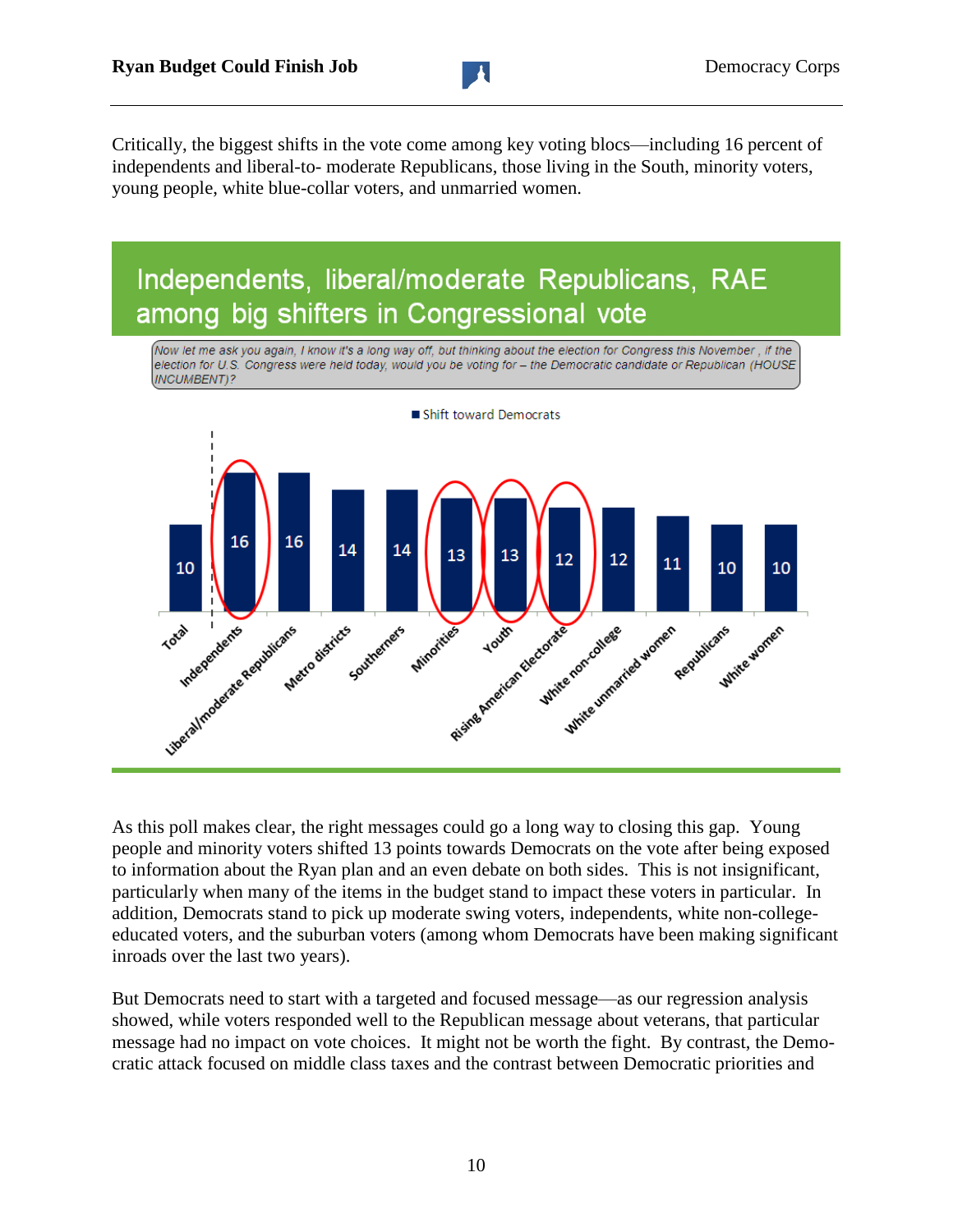

those outlined in the Ryan budget is a significant driver of the vote and cuts to the heart of voters' biggest fears about this Republican Congress and the policies it privileges.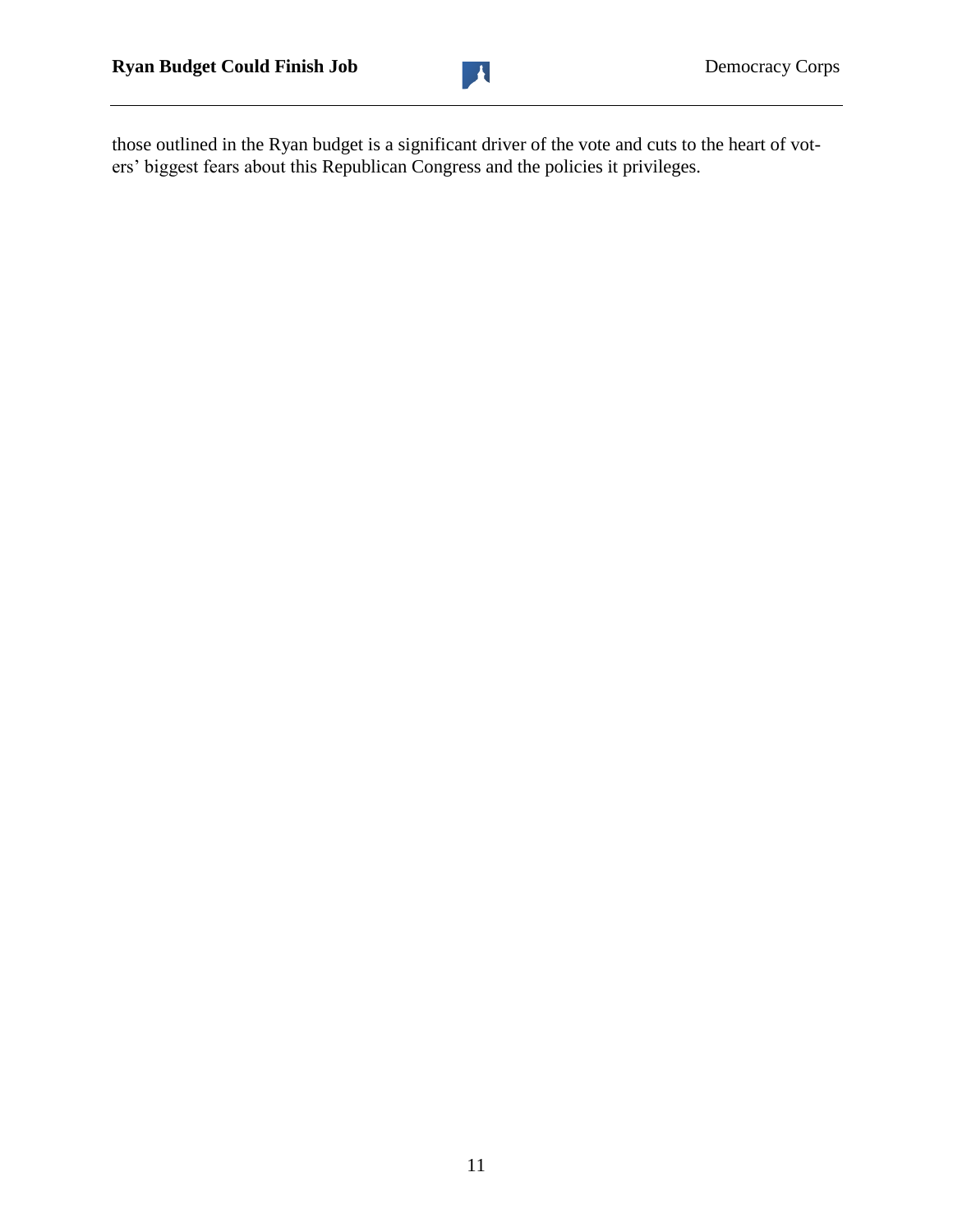### **Democracy Corps Battleground 2012**

- The 2012 Democracy Corps congressional battleground research focuses intensely on the Republican-Obama districts; 44 of the 56 Republican-held districts were won by Barack Obama in 2008 but claimed by Republicans in the 2010 midterm.
- $\triangleright$  This survey also included 23 of the most competitive Democratic-held districts. This combined Republican and Democratic model, which includes the 79 most crucial battleground districts, allows Democracy Corps to track public opinion in ways that will define, shape, and structure the public debate leading up to the election in November.
- $\triangleright$  Due to redistricting and methodological limitations, the makeup of our battleground is a combination of old and new district lines, using the new district lines where states have finalized new maps and where voter lists have been updated, and using the old district lines in states that either have not finalized new maps or where updated voter lists are not yet available. This hybrid model will evolve over the course of 2012, with the increasing ability to dial in new districts with each succeeding survey. In this current survey, 22 out of the 79 districts (28 percent) reflect new district lines.
- $\triangleright$  The Republican districts are divided into 2 tiers. Tier 1 includes the 28 most competitive districts; Tier 2 is composed of 28 secondary targets. Voters in Republican districts were given a complete survey, including incumbent traits and the Ryan budget debate; respondents in Democratic districts were asked base questions, including thermometers and votes.
- $\geq$  33 of the 56 Republican-held districts in this survey were included in our March 2011 battleground survey - the first in the 2012 cycle - giving us the unique ability to track changes in public mood and opinion over time in these crucial swing districts. The trend data in this presentation represents these common districts.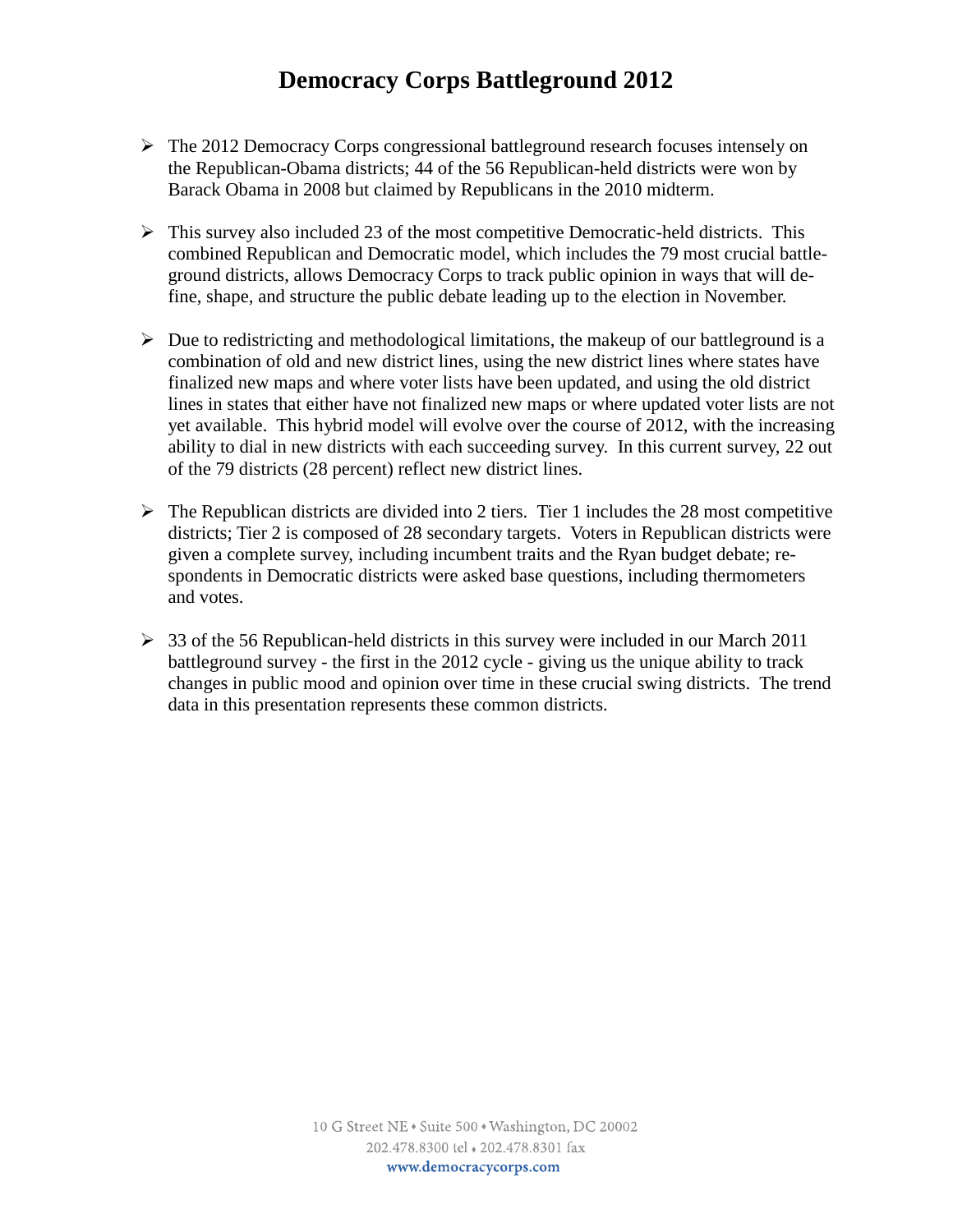## Battleground Districts: Tier 1 - 28 most competitive Republican districts

| <b>District</b> | Lines      | Old/New 2008 Presidential<br>vote margin | 2010<br>Congressional<br>vote margin | Representative           | Cook<br>PVI |
|-----------------|------------|------------------------------------------|--------------------------------------|--------------------------|-------------|
| $AZ-1$          | Old        | McCain +10                               | Rep+7                                | <b>Paul Gosar</b>        | $R + 6$     |
| $CA-3$          | Old        | Obama +0                                 | Rep+8                                | Dan Lungren              | $R + 6$     |
| <b>CA-24</b>    | Old        | Obama +3                                 | <b>Rep +20</b>                       | <b>Elton Gallegly</b>    | $R + 4$     |
| <b>CA-26</b>    | Old        | Obama +4                                 | <b>Rep +17</b>                       | <b>David Dreier</b>      | R +3        |
| <b>CA-50</b>    | Old        | Obama +4                                 | <b>Rep +18</b>                       | <b>Brian Bilbray</b>     | $R + 3$     |
| $FL-22$         | Old        | Obama +4                                 | $Rep+8$                              | <b>Allen West</b>        | $D + 1$     |
| $II - 8$        | <b>New</b> | Obama +24                                | n/a                                  | <b>Joe Walsh</b>         | $D + 5$     |
| $IL-10$         | <b>New</b> | Obama +27                                | n/a                                  | <b>Robert Dold</b>       | $D + 8$     |
| $IL-11$         | <b>New</b> | Obama +24                                | n/a                                  | <b>Judy Biggert</b>      | $D + 6$     |
| II.43           | <b>New</b> | Obama +11                                | n/a                                  | <b>Tim Johnson</b>       | $D + 1$     |
| $IL-17$         | <b>New</b> | Obama +22                                | n/a                                  | <b>Bobby Schilling</b>   | $D + 6$     |
| $IA-4$          | <b>New</b> | $McGain + 2$                             | n/a                                  | <b>Steve King</b>        | $R + 4$     |
| $MD-6$          | <b>New</b> | Obama +14                                | n/a                                  | <b>Roscoe Bartlett</b>   | $D+2$       |
| $MN-8$          | Old        | Obama +8                                 | Rep+1                                | <b>Chip Cravaack</b>     | $D+3$       |
| $NV-3$          | Old        | Obama +12                                | Rep+1                                | <b>Joe Heck</b>          | $D+2$       |
| <b>NH-1</b>     | Old        | Obama +6                                 | <b>Rep +11</b>                       | <b>Frank Guinta</b>      | <b>Even</b> |
| $NH-2$          | Old        | Obama +13                                | Rep+1                                | <b>Charlie Bass</b>      | $D+3$       |
| $NJ-3$          | Old        | Obama +5                                 | $Rep+3$                              | <b>Jon Runyan</b>        | $R + 1$     |
| $NY-9$          | Old        | Obama +11                                | n/a                                  | <b>Bob Turner</b>        | $D + 5$     |
| <b>NY-13</b>    | Old        | $McGain + 2$                             | $Rep+3$                              | <b>Michael Grimm</b>     | $R + 4$     |
| <b>NY-25</b>    | Old        | Obama +13                                | $Rep + 0$                            | <b>Ann Marie Buerkle</b> | $D + 3$     |
| OH-6            | <b>New</b> | n/a                                      | n/a                                  | <b>Bill Johnson</b>      | R+5         |
| <b>OH-16</b>    | <b>New</b> | n/a                                      | n/a                                  | <b>Jim Renacci</b>       | $R + 4$     |
| <b>PA-7</b>     | Old        | Obama +13                                | <b>Rep +11</b>                       | <b>Pat Meehan</b>        | $D+3$       |
| <b>PA-8</b>     | Old        | Obama +9                                 | $Rep + 8$                            | <b>Mike Fitzpatrick</b>  | $D + 2$     |
| <b>PA-11</b>    | Old        | Obama +15                                | <b>Rep +10</b>                       | <b>Lou Barletta</b>      | $D + 4$     |
| $W1-7$          | <b>New</b> | n/a                                      | n/a                                  | <b>Sean Duffy</b>        | <b>Even</b> |
| $WI-8$          | <b>New</b> | n/a                                      | n/a                                  | <b>Reid Ribble</b>       | $R + 2$     |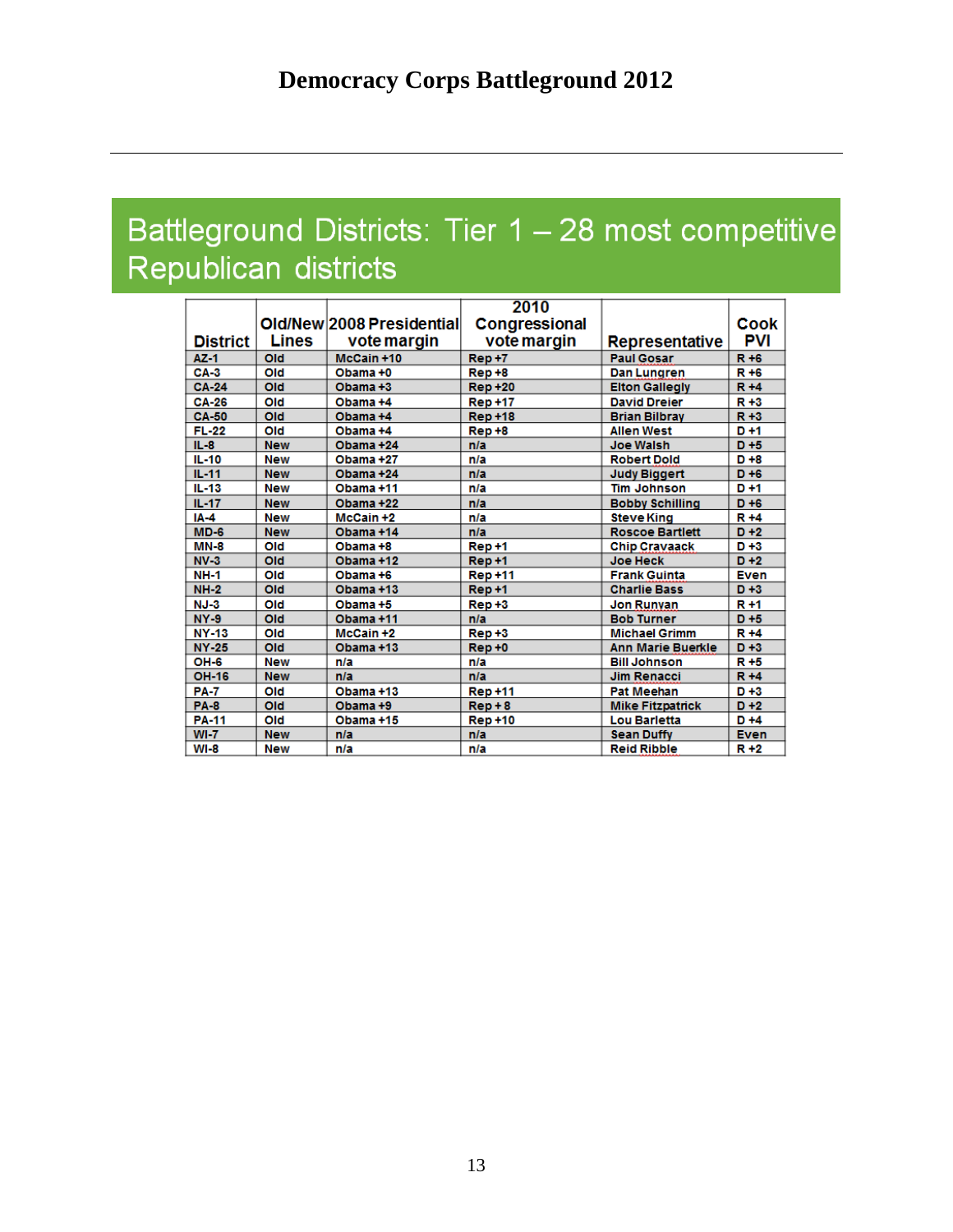## Battleground Districts: Tier 2 - 28 less competitive Republican districts

|              |              | 2008         | 2010                                         |                          |             |
|--------------|--------------|--------------|----------------------------------------------|--------------------------|-------------|
|              |              |              | Old/New Presidential vote Congressional vote |                          | Cook        |
| District     | <b>Lines</b> | margin       | margin                                       | Representative           | PVI         |
| <b>AR-1</b>  | Old          | McCain +21   | $Rep+9$                                      | <b>Rick Crawford</b>     | $R + 8$     |
| <b>CA-44</b> | Old          | Obama +1     | <b>Rep +12</b>                               | <b>Ken Calvert</b>       | $R + 6$     |
| <b>CA-45</b> | Old          | Obama +5     | <b>Rep +10</b>                               | <b>Mary Bono Mack</b>    | $R + 3$     |
| $CO-3$       | Old          | $McGain + 2$ | Rep+4                                        | <b>Scott Tipton</b>      | R+5         |
| $CO-4$       | Old          | McCain +1    | <b>Rep +12</b>                               | <b>Cory Gardner</b>      | $R + 6$     |
| FL-8         | Old          | Obama +5     | <b>Rep +18</b>                               | <b>Dan Webster</b>       | $R + 2$     |
| <b>FL-10</b> | Old          | Obama +5     | <b>Rep +32</b>                               | <b>C.W. Bill Young</b>   | $R + 1$     |
| $FL-25$      | Old          | McCain +1    | <b>Rep +10</b>                               | <b>David Rivera</b>      | $R + 5$     |
| $MI-1$       | Old          | Obama +2     | <b>Rep +11</b>                               | <b>Dan Benishek</b>      | $R + 3$     |
| $MI-3$       | Old          | $McGain + 0$ | <b>Rep +23</b>                               | <b>Justin Amash</b>      | R +6        |
| $MI - 7$     | Old          | Obama +5     | $Rep + 5$                                    | <b>Tim Walberg</b>       | $R + 1$     |
| <b>MI-11</b> | Old          | Obama +9     | <b>Rep +20</b>                               | <b>Thad McCotter</b>     | Even        |
| $MN-3$       | Old          | Obama +6     | <b>Rep +22</b>                               | <b>Erik Paulsen</b>      | <b>Even</b> |
| $NE-2$       | <b>New</b>   | Obama +1     | n/a                                          | <b>Lee Terry</b>         | $R + 6$     |
| $NJ - 7$     | Old          | Obama +1     | <b>Rep +18</b>                               | <b>Leonard Lance</b>     | $R + 3$     |
| <b>NY-19</b> | Old          | Obama +3     | $Rep+6$                                      | Nan Hayworth             | R+3         |
| <b>NY-20</b> | Old          | Obama +3     | <b>Rep +10</b>                               | <b>Chris Gibson</b>      | $R + 2$     |
| <b>NY-24</b> | Old          | Obama +3     | $Rep+6$                                      | <b>Richard Hanna</b>     | $R + 2$     |
| <b>ND-AL</b> | <b>New</b>   | McCain +9    | <b>Rep +10</b>                               | <b>OPEN (Berg)</b>       | $R + 10$    |
| <b>OH-7</b>  | <b>New</b>   | n/a          | n/a                                          | <b>Bob Gibbs</b>         | R +4        |
| <b>PA-3</b>  | Old          | McCain +0    | <b>Rep +11</b>                               | <b>Mike Kelly</b>        | $R + 3$     |
| <b>PA-6</b>  | Old          | Obama +17    | <b>Rep +14</b>                               | <b>Jim Gerlach</b>       | $D + 4$     |
| <b>PA-15</b> | Old          | Obama +13    | <b>Rep +15</b>                               | <b>Charlie Dent</b>      | $D+2$       |
| <b>TX-23</b> | Old          | Obama +3     | $Rep+5$                                      | <b>Francisco Canseco</b> | $R + 4$     |
| $TX-27$      | Old          | Obama +7     | Rep+1                                        | <b>Blake Farenthold</b>  | $R + 2$     |
| <b>VA-2</b>  | Old          | Obama +2     | <b>Rep +10</b>                               | <b>Scott Rigell</b>      | R+5         |
| $WA-3$       | Old          | Obama +6     | Rep+6                                        | <b>Jaime Herrera</b>     | <b>Even</b> |
| <b>WA-8</b>  | Old          | Obama +15    | $Rep+6$                                      | <b>Dave Reichert</b>     | $D+3$       |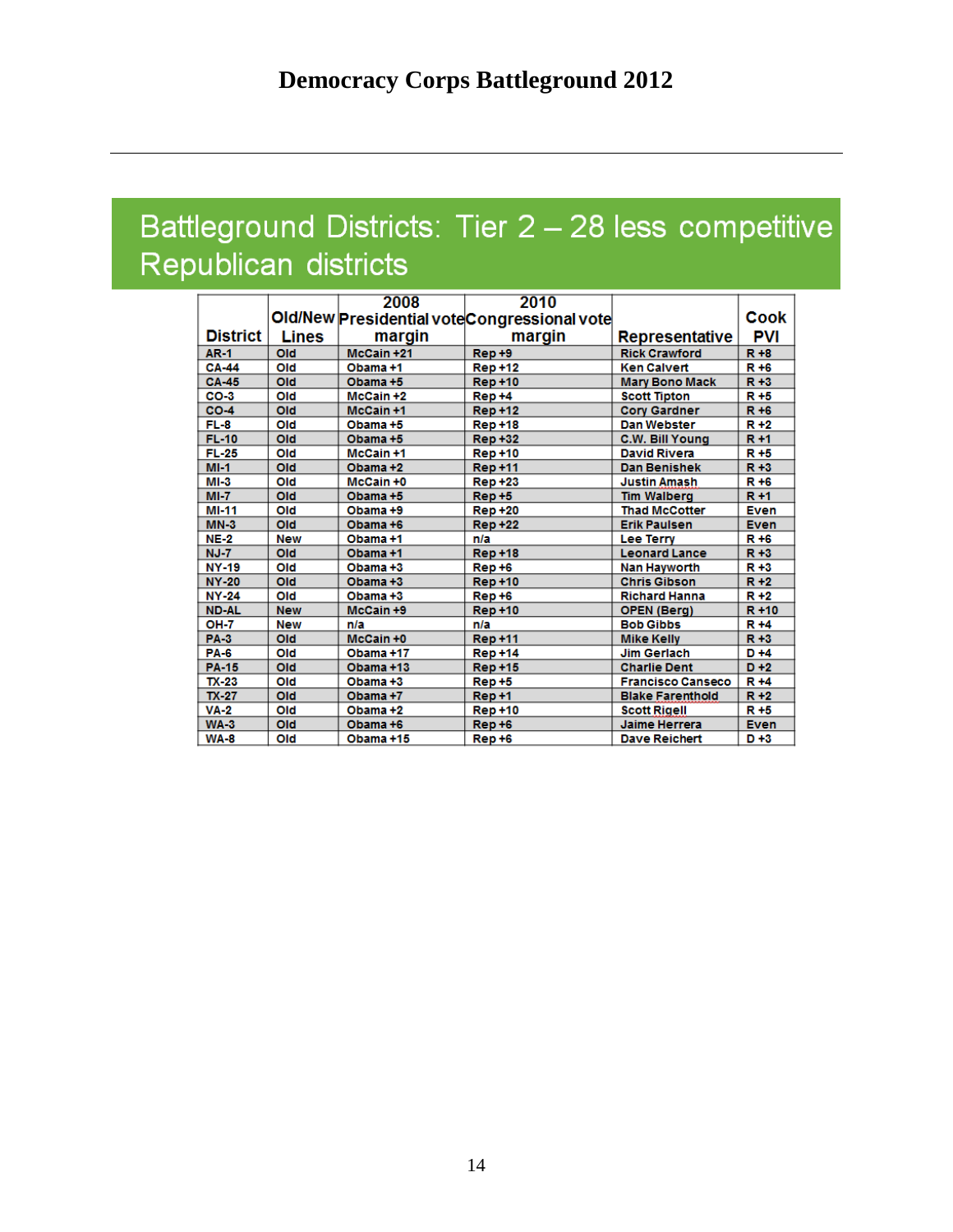## Battleground Districts: Democratic tier - 23 most competitive Democratic districts

|                 |              | 2010                      |                |                          |             |
|-----------------|--------------|---------------------------|----------------|--------------------------|-------------|
|                 |              | Old/New 2008 Presidential | Congressional  |                          | Cook        |
| <b>District</b> | <b>Lines</b> | vote margin               | vote margin    | Representative           | PVI         |
| <b>AR-4</b>     | Old          | McCain +19                | Dem +17        | <b>OPEN (Ross)</b>       | $R + 7$     |
| AZ-8            | Old          | McCain +6                 | Dem +1         | <b>VACANT (Giffords)</b> | R +4        |
| <b>CA-11</b>    | Old          | Obama +9                  | Dem+1          | <b>Jerry McNemey</b>     | R+1         |
| <b>CA-20</b>    | Old          | Obama +21                 | $Dem + 3$      | <b>Jim Costa</b>         | $D + 5$     |
| $CT-5$          | Old          | Obama +14                 | Dem +8         | <b>OPEN (Murphy)</b>     | $D+2$       |
| <b>GA-12</b>    | Old          | Obama +9                  | Dem +13        | <b>John Barrow</b>       | $D + 1$     |
| $IA-1$          | <b>New</b>   | Obama +18                 | n/a            | <b>Bruce Braley</b>      | $D + 5$     |
| IA-2            | <b>New</b>   | Obama +15                 | n/a            | <b>Dave Loebsack</b>     | $D + 4$     |
| $IA-3$          | <b>New</b>   | Obama +6                  | n/a            | <b>Leonard Boswell</b>   | $R + 1$     |
| IN-2            | Old          | Obama +9                  | <b>Dem +1</b>  | <b>OPEN (Donnelly)</b>   | R+2         |
| <b>KY-6</b>     | Old          | McCain +12                | Dem+0          | <b>Ben Chandler</b>      | $R + 7$     |
| $ME-2$          | <b>New</b>   | Obama +11                 | n/a            | <b>Mike Michaud</b>      | $D + 3$     |
| $NY-1$          | Old          | Obama +4                  | $Dem + 0$      | <b>Tim Bishop</b>        | <b>Even</b> |
| <b>NY-23</b>    | Old          | Obama +5                  | Dem+1          | <b>Bill Owens</b>        | R +1        |
| <b>NY-26</b>    | Old          | McCain +6                 | n/a            | <b>Kathy Hochul</b>      | $R + 6$     |
| <b>NC-7</b>     | <b>New</b>   | McCain +16                | n/a            | <b>Mike McIntyre</b>     | R+11        |
| $NC-8$          | <b>New</b>   | McCain +16                | n/a            | <b>Larry Kissell</b>     | R +12       |
| <b>NC-11</b>    | <b>New</b>   | McCain +18                | n/a            | <b>OPEN (Shuler)</b>     | R +13       |
| <b>NC-13</b>    | <b>New</b>   | McCain +9                 | n/a            | <b>OPEN (Miller)</b>     | $R + 10$    |
| OK-2            | Old          | McCain +31                | <b>Dem +13</b> | <b>OPEN (Boren)</b>      | R+14        |
| <b>PA-12</b>    | Old          | McCain +0                 | <b>Dem +2</b>  | <b>Mark Critz</b>        | $R + 1$     |
| $WV-3$          | Old          | McCain +13                | <b>Dem +12</b> | <b>Nick Rahall</b>       | R +6        |
| <b>UT-2</b>     | Old          | McCain +18                | Dem +5         | Jim Matheson             | R+15        |